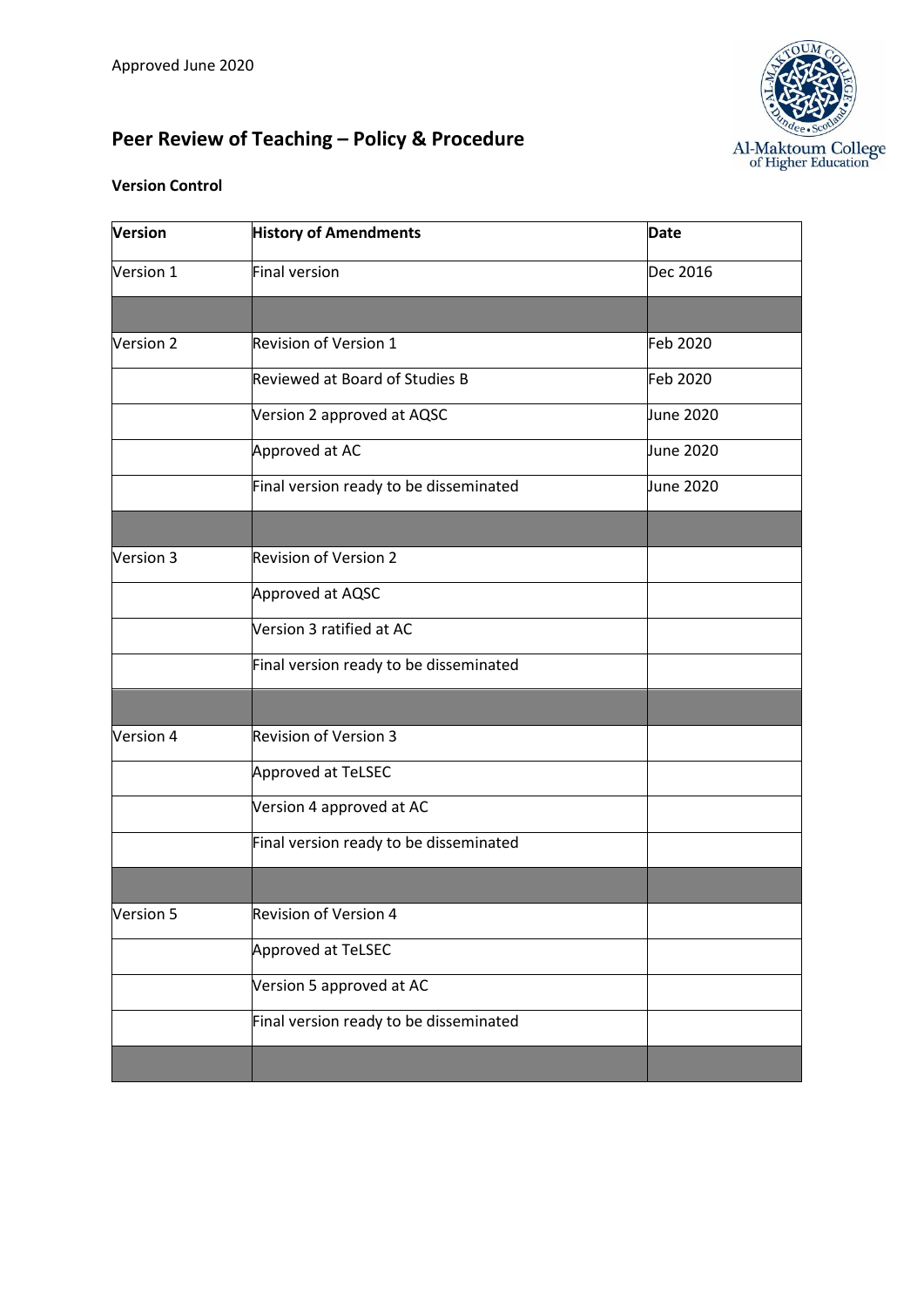#### **Introduction**

1. This Policy and Procedure outlines how the College will conduct peer review of teaching and how the individuals who will be involved in reviews will be identified.

#### **Purpose of Peer Observation**

- 2. The main purpose of engaging in peer review of teaching is to:
	- Enhance ongoing personal practice;
	- Promote reflection on teaching and learning by both the person being observed and the observer;
	- Engage in reflective, constructive and analytical discussion with a peer;
	- Share good practice and allow for ongoing professional development;
	- Enhance new members of staff's teaching practice, and act as a tool for academic development review;
	- Enhance the students' learning experience through the discovery of new ideas for teaching and learning.
- 3. Unit/Module evaluation should be treated as a separate quality assurance process from peer observation which is a tool for development and enhancement of teaching practice rather than evaluating the performance of academics or a module.
- 4. Peer review will normally involve classroom observation where appropriate; this might include lectures, seminars, workshops etc., alternative methods may also be necessary (for example when teaching is undertaken by virtual methods).
- 5. Key features of peer review include:
	- The reviewer a peer uses a record sheet for note taking during the review;
	- Benefits derive from constructive feedback and self-reflection this makes post-review discussion vital;
	- If areas for change/improvement are identified, suggestions for how to bring about the change are needed (time to re-plan the session/ module; attendance at a training workshop; observing a more experienced colleague etc.);
	- Confirmation that all discussions between the academic and observer remain confidential.
- 6. Peer review may take place-
	- As part of continuing professional development;
	- As part of the probationary period: when a review of inexperienced lecturers is required;
	- As part of personal development, where individuals may seek review of their teaching from peers.
- 7. Reviews should be flexible and not adopt an audit approach.
- 8. Positive and constructive feedback is encouraged and areas of development or action points may be highlighted.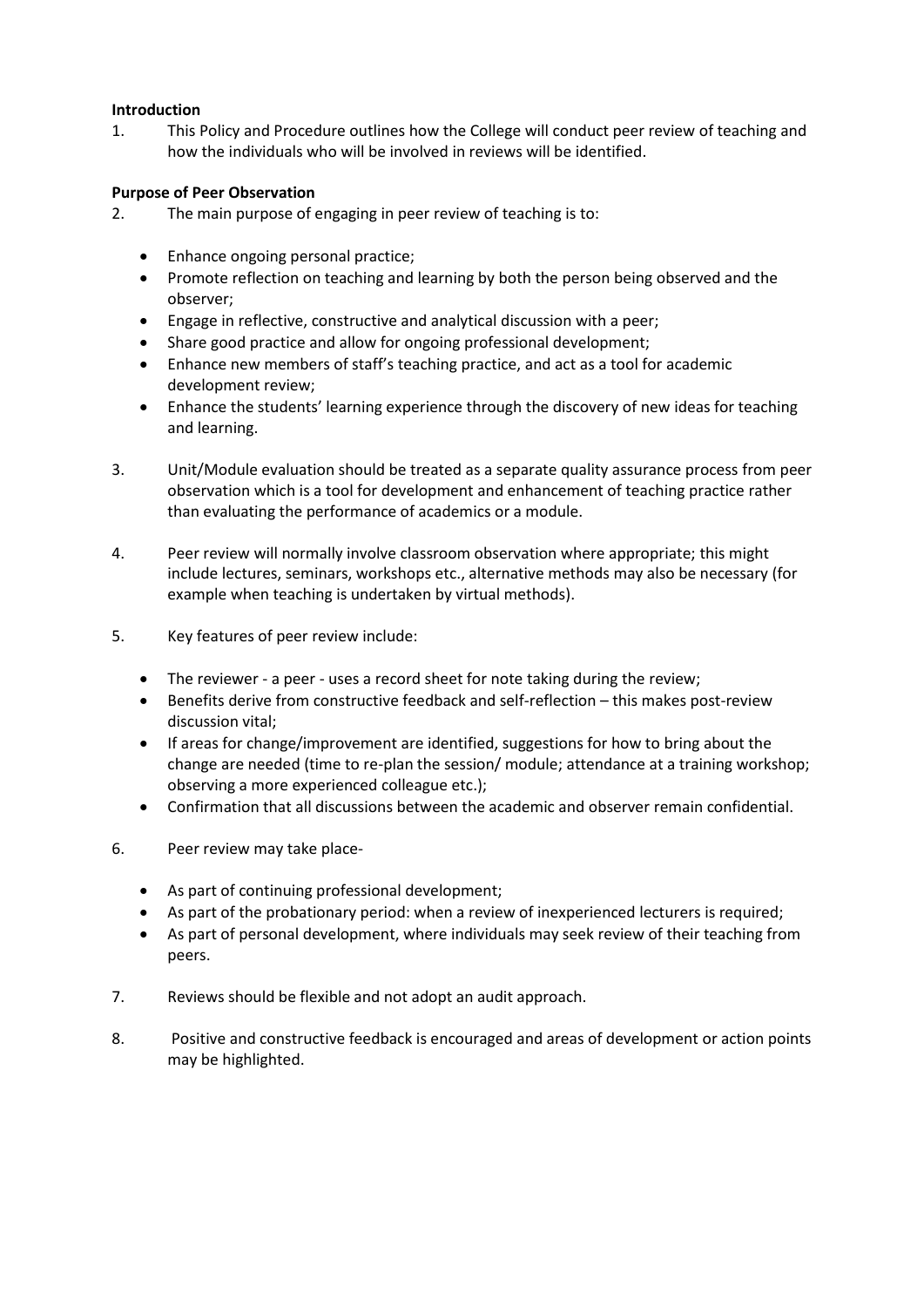#### **The Process**

#### **Before the observation**

9. Frequency of peer observation may be conducted as follows:

- Any academic staff may request a peer observation session to support personal development;
- All new teaching staff to be reviewed in their first year of employment at the College;
- Selective auditing should take place at the discretion of 'The Academic Registrar'.
- 10. Staff should be reviewed by an individual nominated by 'The Academic Registrar'.
- 11. The observer should have access to the unit/module's Moodle site and are provide with the Unit/module specification and/or programme handbook and any other relevant learning materials. Academics and observers should meet to agree the focus of the observation and to discuss the learning outcomes and content of the session being observed.

#### **During the observation**

- 12. The observer should arrive early, be briefly introduced to the class to assure the students they are not being evaluated in any way, and never intervene in any way in the session.
- 13. The observer should write notes during the meeting, recording their experience, see appendix 1 and appendix 2 for suggested templates.

#### **Following the observation**

- 14. The College must have a means of recording that peer reviews have taken place. Reviewees are responsible for informing 'The Academic Registrar' when observation has been completed.
- 15. Once the review is carried out (and no later than 2 weeks thereafter) the reviewer's record sheet should be returned to the member of staff being reviewed. The academic and observer should meet to discuss the observation and reflect on any issues or good practice raised.
- 16. It is the responsibility of the reviewee to reflect on the peer observation report and discuss any areas with their line manager where appropriate.
- 17. Where there are examples of good practice it is recommended this be flagged and shared with the Boards of Study and Teaching, Learning and Student Experience committee to enhance teaching practice at the College.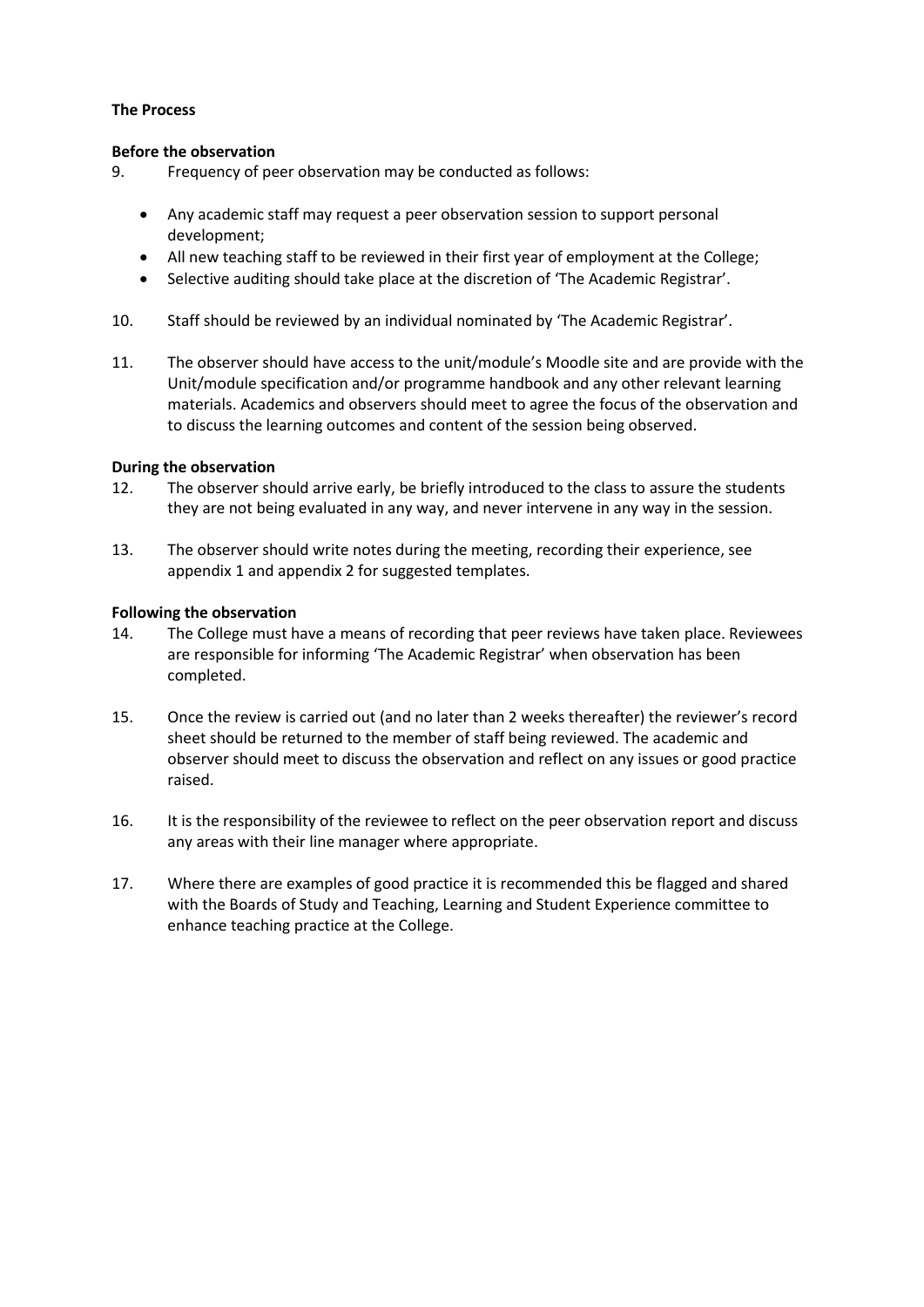## **Appendix 1 Template for Peer Observation of Teaching**

| <b>Observer</b>                           | Lecturer                                     |
|-------------------------------------------|----------------------------------------------|
|                                           |                                              |
|                                           |                                              |
| Unit/Module                               | Level                                        |
|                                           |                                              |
|                                           |                                              |
| Programme                                 | <b>Mode of Study</b>                         |
|                                           | Full time, part time, distance, blended etc. |
|                                           |                                              |
| <b>Type pf Activity</b>                   |                                              |
|                                           |                                              |
| Lecture                                   | <b>IT Session</b>                            |
|                                           |                                              |
| Seminar                                   | VLE Session                                  |
|                                           |                                              |
| Discussion                                | Other [                                      |
|                                           |                                              |
| If other, indicate type of session:       |                                              |
|                                           |                                              |
|                                           |                                              |
| Date of observation and duration          | <b>Number of Students</b>                    |
|                                           |                                              |
|                                           |                                              |
|                                           |                                              |
| <b>Additional Information or Comments</b> |                                              |
|                                           |                                              |
|                                           |                                              |
|                                           |                                              |
|                                           |                                              |
|                                           |                                              |
|                                           |                                              |
|                                           |                                              |
|                                           |                                              |
|                                           |                                              |
|                                           |                                              |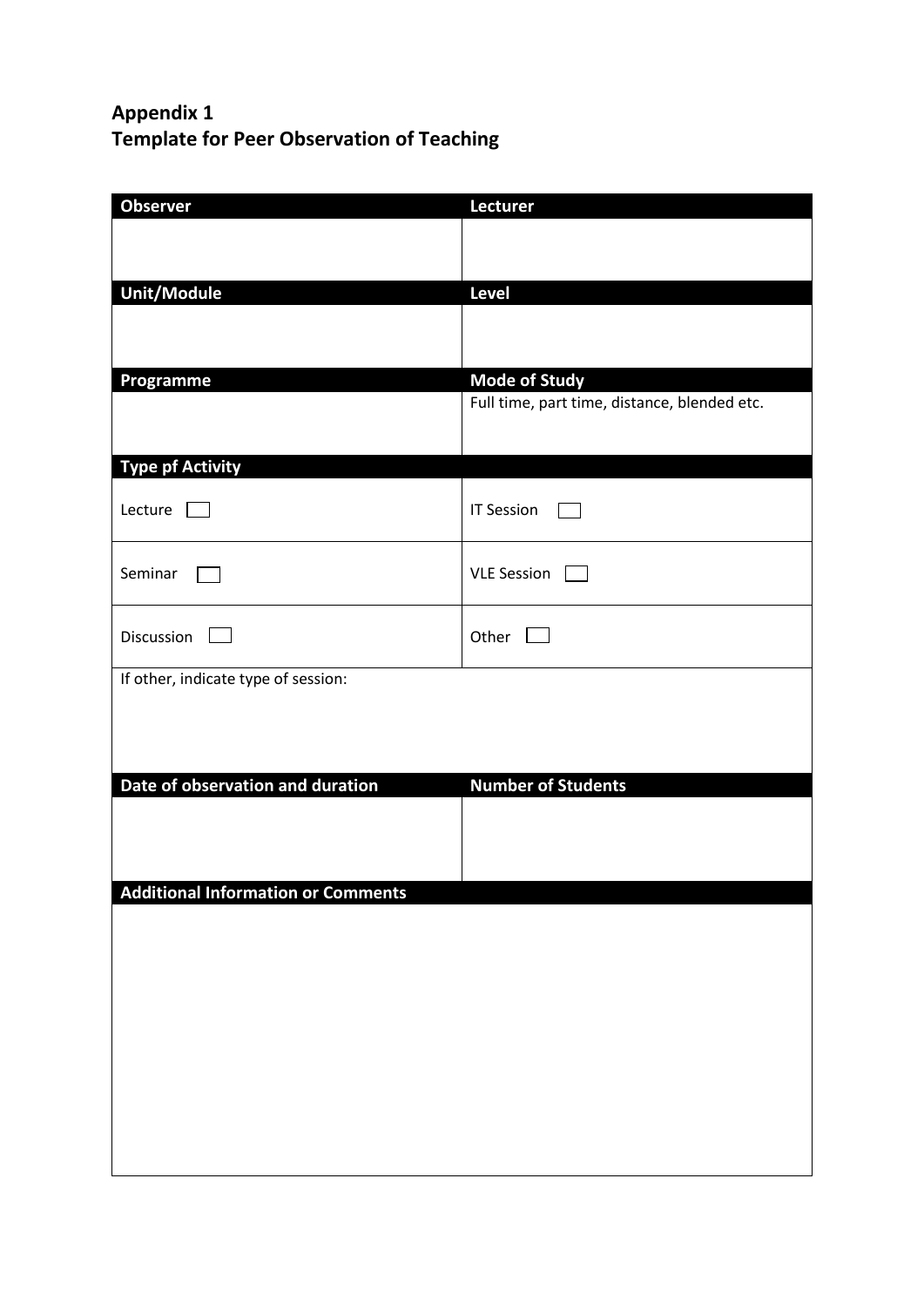### **Appendix 2 Checklist for observation (indicative guide only)**

| <b>Area of observation</b>                                                                                                                                                                          | <b>Observer's comments</b> |
|-----------------------------------------------------------------------------------------------------------------------------------------------------------------------------------------------------|----------------------------|
| <b>Learning Outcomes</b>                                                                                                                                                                            |                            |
| Was it made clear to the students what they<br>were expected to learn by the end of the<br>session (cognitive, subject-specific, practical,<br>transferable, professional knowledge and<br>skills)? |                            |
| Structure                                                                                                                                                                                           |                            |
| Was the material well organised, so that the<br>students could follow the structure or sequence<br>adopted? Were key points clearly signposted?                                                     |                            |
| Leve                                                                                                                                                                                                |                            |
| Was the class pitched at a level the students<br>could cope with?<br>Was any provision made for those who<br>experienced difficulties?                                                              |                            |
| Clarity                                                                                                                                                                                             |                            |
| Was the class clearly presented?<br>Were explanatory comments readily<br>understood by the students?                                                                                                |                            |
| Use of examples                                                                                                                                                                                     |                            |
| Were examples or illustrations used<br>whenever helpful to students in grasping<br>key points?<br>Did these examples engage with students'<br>knowledge and interests?                              |                            |
| Handouts and other materials                                                                                                                                                                        |                            |
| Did the lecturer make appropriate use of<br>handouts or other study materials?<br>If so, were these helpful to the students in<br>summarising, amplifying or<br>reinforcing the material in class?  |                            |
| Audio-visual aids                                                                                                                                                                                   |                            |
| Were audio-visual aids used wherever<br>needed in conveying the subject matter?<br>Did these promote students' understanding?                                                                       |                            |